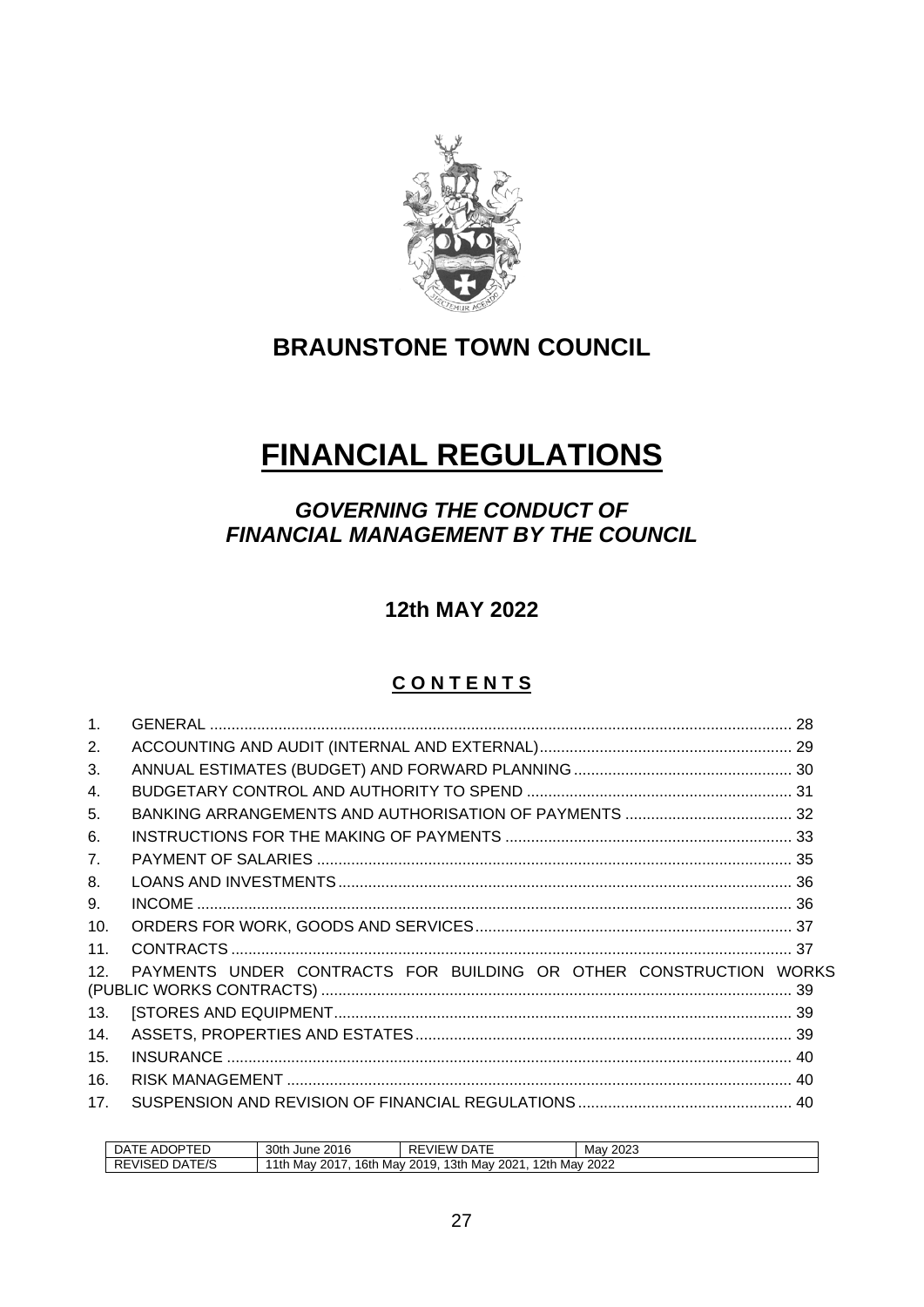#### **1. GENERAL**

- 1.1. These financial regulations govern the conduct of financial management by the council and may only be amended or varied by resolution of the council. Financial regulations are one of the council's three governing policy documents providing procedural guidance for members and officers. Financial regulations must be observed in conjunction with the council's standing orders and any individual financial regulations relating to contracts.
- 1.2. The council is responsible in law for ensuring that its financial management is adequate and effective and that the council has a sound system of internal control which facilitates the effective exercise of the council's functions, including arrangements for the management of risk.
- 1.3. The council's accounting control systems must include measures:
	- for the timely production of accounts;
	- that provide for the safe and efficient safeguarding of public money;
	- to prevent and detect inaccuracy and fraud; and
	- identifying the duties of officers.
- 1.4. These financial regulations demonstrate how the council meets these responsibilities and requirements.
- 1.5. At least once a year, prior to approving the Annual Governance Statement, the council must review the effectiveness of its system of internal control which shall be in accordance with proper practices.
- 1.6. Deliberate or wilful breach of these Regulations by an employee may give rise to disciplinary proceedings.
- 1.7. Members of Council are expected to follow the instructions within these Regulations and not to entice employees to breach them. Failure to follow instructions within these Regulations brings the office of councillor into disrepute.
- 1.8. The Responsible Financial Officer (RFO) holds a statutory office to be appointed by the council. The Chief Executive & Town Clerk has been appointed as RFO for Braunstone Town Council and these regulations will apply accordingly.
- 1.9. The RFO;
	- acts under the policy direction of the council;
	- administers the council's financial affairs in accordance with all Acts, Regulations and proper practices;
	- determines on behalf of the council its accounting records and accounting control systems;
	- ensures the accounting control systems are observed;
	- maintains the accounting records of the council up to date in accordance with proper practices;
	- assists the council to secure economy, efficiency and effectiveness in the use of its resources; and
	- produces financial management information as required by the council.
- 1.10. The accounting records determined by the RFO shall be sufficient to show and explain the council's transactions and to enable the RFO to ensure that any income and expenditure account and statement of balances, or record of receipts and payments and additional information, as the case may be, or management information prepared for the council from time to time comply with the Accounts and Audit Regulations.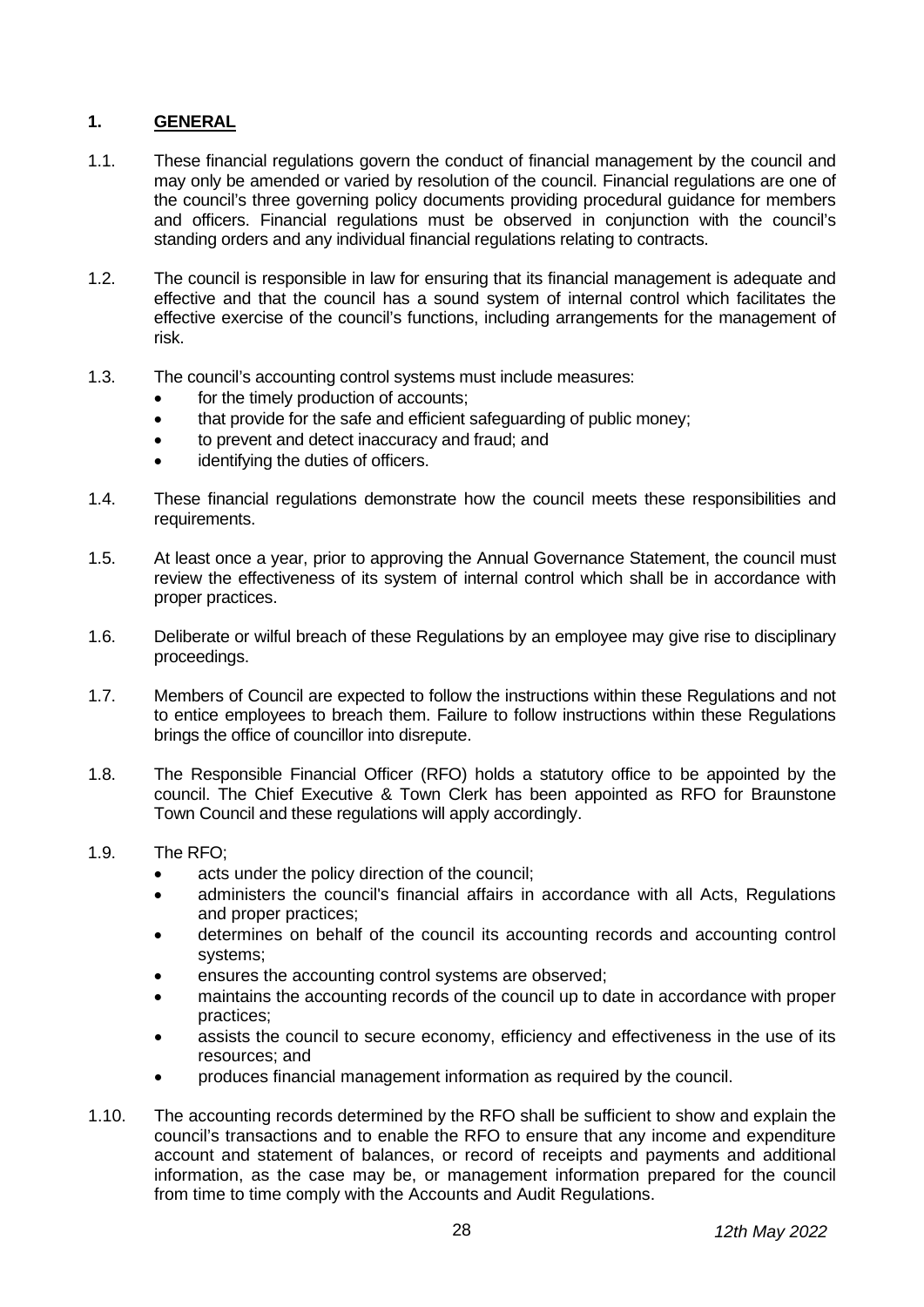- 1.11. The accounting records determined by the RFO shall in particular contain:
	- entries from day to day of all sums of money received and expended by the council and the matters to which the income and expenditure or receipts and payments account relate;
	- a record of the assets and liabilities of the council; and
	- wherever relevant, a record of the council's income and expenditure in relation to claims made, or to be made, for any contribution, grant or subsidy.
- 1.12. The accounting control systems determined by the RFO shall include:
	- procedures to ensure that the financial transactions of the council are recorded as soon as reasonably practicable and as accurately and reasonably as possible;
	- procedures to enable the prevention and detection of inaccuracies and fraud and the ability to reconstruct any lost records;
	- identification of the duties of officers dealing with financial transactions and division of responsibilities of those officers in relation to significant transactions;
	- procedures to ensure that uncollectable amounts, including any bad debts are not submitted to the council for approval to be written off except with the approval of the RFO and that the approvals are shown in the accounting records; and
	- measures to ensure that risk is properly managed.
- 1.13. The council is not empowered by these Regulations or otherwise to delegate certain specified decisions. In particular any decision regarding:
	- setting the final budget or the precept (council tax requirement);
	- approving accounting statements;
	- approving an annual governance statement;
	- borrowing; and
	- declaring eligibility for the General Power of Competence.
- 1.14. In these financial regulations, references to the Accounts and Audit Regulations or 'the regulations' shall mean the regulations issued under the provisions of section 27 of the Audit Commission Act 1998, or any superseding legislation, and then in force unless otherwise specified.
- 1.15. In these financial regulations the term 'proper practice' or 'proper practices' shall refer to guidance issued in Governance and Accountability for Local Councils - a Practitioners' Guide (England) issued by the Joint Practitioners Advisory Group (JPAG) of National Association of Local Councils and the Society for Local Council Clerks.
- 1.16. With the exception of signing cheques; where the Financial Regulations provide for authorisation, certification, endorsement and/or signature, this will include, but not limited to electronic form by Councillors and officers. The email or other correspondence containing the approval / endorsement or electronically signed document will be retained on the file.

#### <span id="page-2-0"></span>**2. ACCOUNTING AND AUDIT (INTERNAL AND EXTERNAL)**

- 2.1. All accounting procedures and financial records of the council shall be determined by the RFO in accordance with the Accounts and Audit Regulations, appropriate guidance and proper practices.
- 2.2. On a regular basis, at least once a month for operational accounts and at least once a quarter for reserve accounts, and at each financial year end, bank reconciliations will be produced by a finance/administrative officer and verified by the Responsible Financial Officer. Both officers shall sign the reconciliations and the original bank statements (or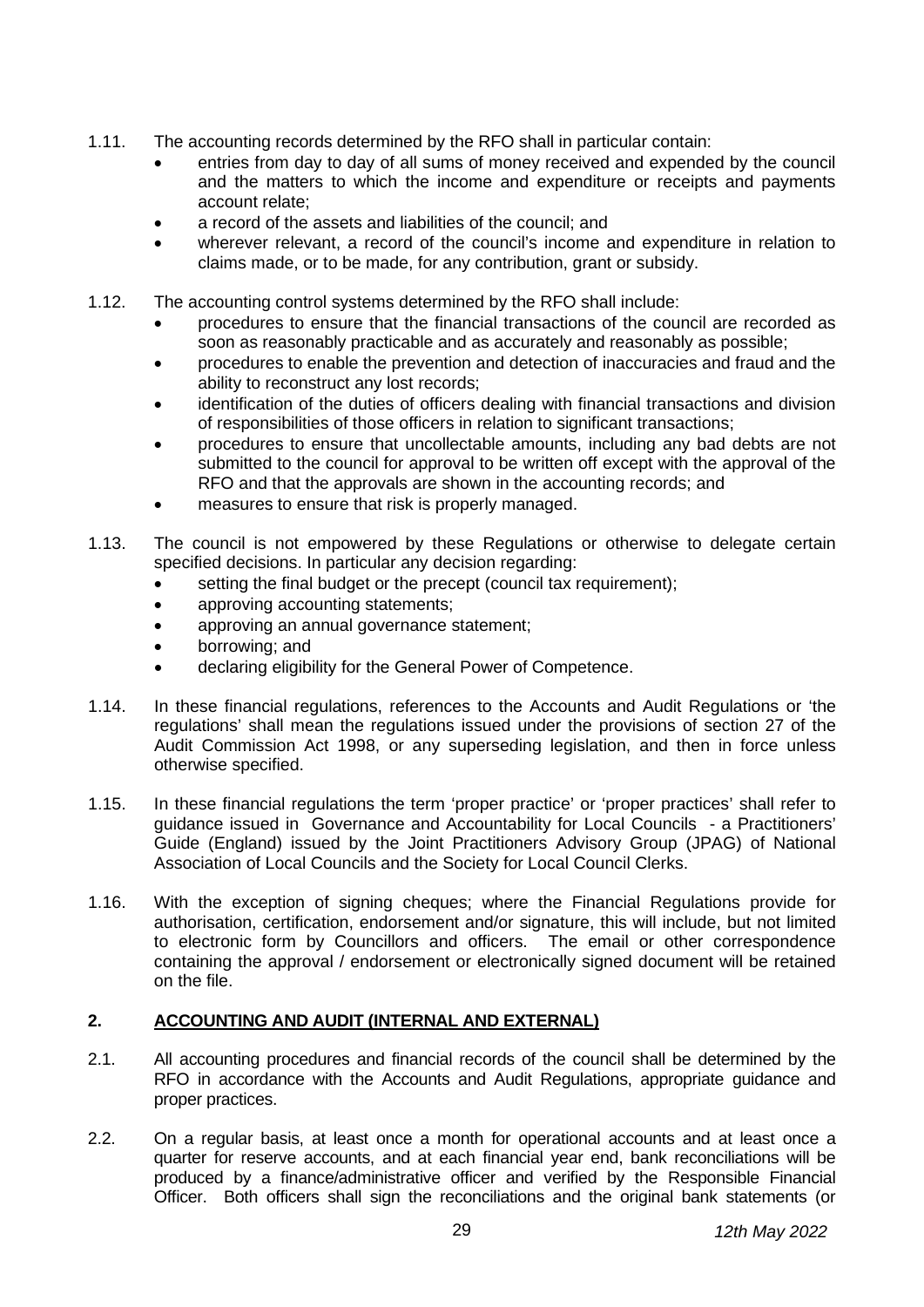similar document) as evidence of production and verification. A summary financial report will be submitted to Policy & Resources Committee, at least quarterly, to include details of reserves held and bank reconciliations.

- 2.3. The RFO shall complete the annual statement of accounts, annual report, and any related documents of the council contained in the Annual Return (as specified in proper practices) as soon as practicable after the end of the financial year and having certified the accounts shall submit them and report thereon to the council within the timescales set by the Accounts and Audit Regulations.
- 2.4. The council shall ensure that there is an adequate and effective system of internal audit of its accounting records, and of its system of internal control in accordance with proper practices. Any officer or member of the council shall make available such documents and records as appear to the council to be necessary for the purpose of the audit and shall, as directed by the council, supply the RFO, internal auditor, or external auditor with such information and explanation as the council considers necessary for that purpose.
- 2.5. The internal auditor shall be appointed by and shall carry out the work in relation to internal controls required by the council in accordance with proper practices.
- 2.6. The internal auditor shall:
	- be competent and independent of the financial operations of the council;
	- report to council in writing, or in person, on a regular basis with a minimum of one annual written report during each financial year;
	- to demonstrate competence, objectivity and independence, be free from any actual or perceived conflicts of interest, including those arising from family relationships; and
	- have no involvement in the financial decision making, management or control of the council.
- 2.7. Internal or external auditors may not under any circumstances:
	- perform any operational duties for the council;
	- initiate or approve accounting transactions; or
	- direct the activities of any council employee, except to the extent that such employees have been appropriately assigned to assist the internal auditor.
- 2.8. For the avoidance of doubt, in relation to internal audit the terms 'independent' and 'independence' shall have the same meaning as is described in proper practices.
- 2.9. The RFO shall make arrangements for the exercise of electors' rights in relation to the accounts including the opportunity to inspect the accounts, books, and vouchers and display or publish any notices and statements of account required by Audit Commission Act 1998, or any superseding legislation, and the Accounts and Audit Regulations.
- 2.10. The RFO shall, without undue delay, bring to the attention of all councillors any correspondence or report from internal or external auditors.

#### <span id="page-3-0"></span>**3. ANNUAL ESTIMATES (BUDGET) AND FORWARD PLANNING**

- 3.1. Each Standing Committee, having regard to the Medium to Long term forecast approved by Council, shall formulate and submit proposals to the Policy & Resources Committee in respect of revenue and capital projects for inclusion in the rolling capital plan not later not later than the end of December each year.
- 3.2. The RFO must each year, by no later than January, prepare detailed estimates of all receipts and payments including the use of reserves and all sources of funding for the following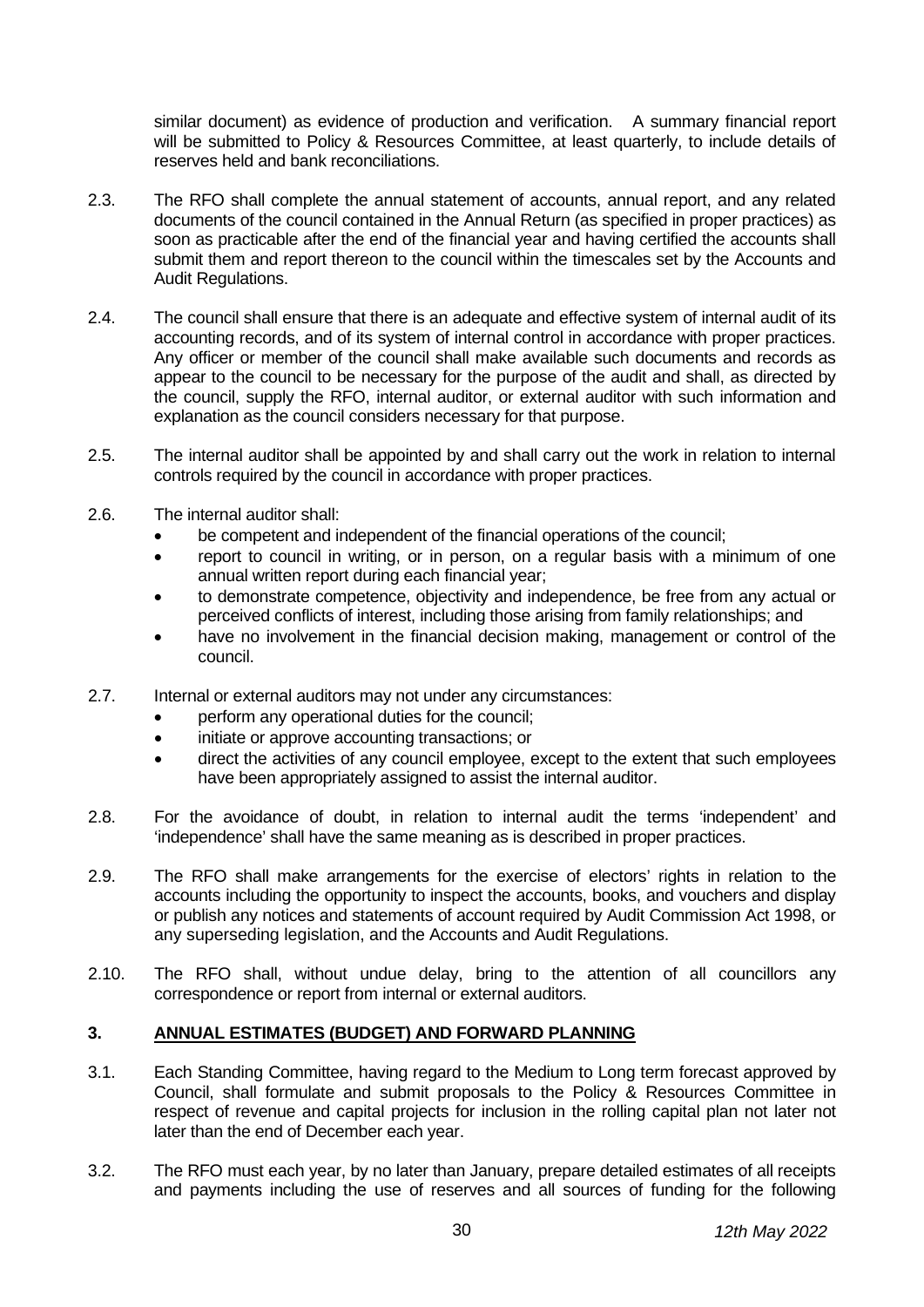financial year in the form of a budget to be considered by the Policy & Resources Committee and the Council.

- 3.3. The Council shall consider annual budget proposals in relation to the council's five year forecast of revenue and capital receipts and payments including recommendations for the use of reserves and sources of funding and update the forecast accordingly.
- 3.4. The Council shall fix the precept (council tax requirement), and relevant basic amount of council tax to be levied for the ensuing financial year not later than by the end of January each year. The RFO shall issue the precept to the billing authority and shall supply each member with a copy of the approved annual budget.
- 3.5. The approved annual budget shall form the basis of financial control for the ensuing year.

#### <span id="page-4-0"></span>**4. BUDGETARY CONTROL AND AUTHORITY TO SPEND**

- 4.1. Expenditure on revenue items may be authorised up to the amounts (excluding the VAT element where it can be reclaimed) included for that class of expenditure in the approved budget. This authority is to be determined by:
	- the Policy & Resources Committee for all items of £25,000 and over;
	- the relevant Standing Committee for items exceeding £5,000 and below £25,000; or
	- the Chief Executive & Town Clerk for any items of £5,000 or less.

Such authority is to be evidenced by a minute or by an authorisation slip duly signed by the Clerk, and where necessary also by the appropriate Chairman.

Contracts may not be disaggregated to avoid controls imposed by these regulations.

- 4.2. No expenditure may be authorised that will exceed the amount provided in the revenue budget for that class of expenditure other than by Policy & Resources Committee or the Council. During the budget year, and with the approval of the Policy & Resources Committee or the Council, having considered fully the implications for public services, unspent and available amounts may be moved to other budget headings or to an earmarked reserve as appropriate ('virement').
- 4.3. Unspent provisions in the revenue or capital budgets for completed projects shall not be carried forward to a subsequent year.
- 4.4. The salary budgets are to be reviewed at least annually by January for the following financial year. The RFO will inform committees of any changes impacting on their budget requirement for the coming year in good time.
- 4.5. In cases of extreme risk to the delivery of council services, the Chief Executive & Town Clerk may authorise revenue expenditure on behalf of the council as necessary. Such expenditure includes repair, replacement or other work, whether or not there is any budgetary provision for the expenditure, subject to a limit of £3,000. The Chief Executive & Town Clerk shall report such action to the Leader of the Council and chairperson of the relevant Standing Committee as soon as possible and to the relevant Standing Committee as soon as practicable thereafter.
- 4.6. No expenditure shall be authorised in relation to any capital project and no contract entered into or tender accepted involving capital expenditure unless the relevant Standing Committee is satisfied that the project is contained in the Capital Plan and the necessary funds are available and the requisite borrowing approval has been obtained.
- 4.7. All capital works shall be administered in accordance with the council's standing orders and financial regulations relating to contracts.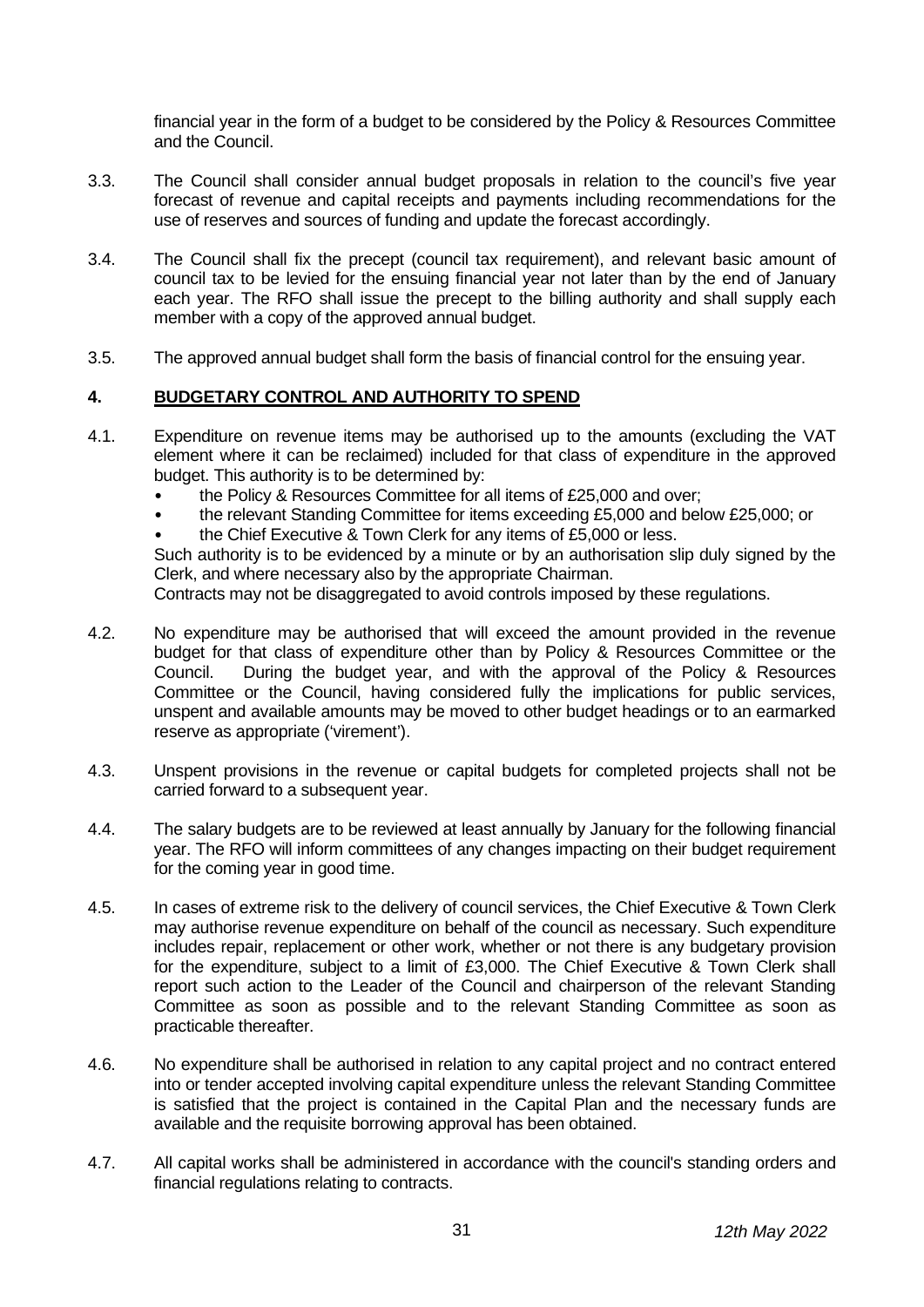- 4.8. The RFO shall regularly provide each Standing Committee with a statement of receipts and payments to date under each budget heading, comparing actual income and expenditure to the appropriate date against that planned as shown in the budget. These statements are to be prepared at least at the end of each financial quarter.
- 4.9. Changes in earmarked reserves shall be approved by Policy & Resources Committee or Council as part of the budgetary control process.

#### <span id="page-5-0"></span>**5. BANKING ARRANGEMENTS AND AUTHORISATION OF PAYMENTS**

- 5.1. The council's banking arrangements, including the bank mandate, will be made by the RFO and approved by the Policy & Resources Committee:
	- a) individual named Councillors and Officers may be approved for adding to the bank mandate and/or particular role holders may be approved for adding to the bank mandate;
	- b) specific authorisation arrangements and restrictions can be applied to named individuals and specific roles;
	- c) where an individual named on the bank mandate ceases to be a member or employee of the authority, then the RFO is able make arrangements to remove the individual from the bank mandate; and
	- d) where a particular role holder has been approved for including on the bank mandate, the RFO is able to update the bank mandate with the incumbent's details.
- 5.2. The arrangements in 5.1 shall be reviewed by the Corporate Governance Sub-Committee and Policy & Resources Committee annually for safety and efficiency.
- 5.3. A minimum of two current accounts shall be maintained at the bank, a general account and a payroll account.
- 5.4. A schedule of the payment of money shall be prepared by the RFO and presented to the relevant Standing Committee, supported by relevant invoices. The committee shall review the schedule for compliance and, having satisfied itself shall approve the schedule. A detailed list of all payments shall be disclosed within the agenda or as an attachment to the minutes of the meeting. Personal payments (including salaries, wages, expenses and any payment made in relation to the termination of a contract of employment) may be summarised to remove public access to any personal information.
- 5.5. All invoices for payment shall be examined, verified and certified by the officer issuing the order to confirm that the work, goods or services to which each invoice relates has been received, carried out, examined and represents approved expenditure.
- 5.6. The RFO shall examine invoices for arithmetical accuracy and analyse them to the appropriate expenditure heading. The RFO shall take all steps to pay all invoices submitted, and which are in order within 30 days of their receipt.
- 5.7. The Chief Executive & Town Clerk shall have delegated authority to authorise the payment of items.
- 5.8. The RFO shall retain a list of due payments which arise on a regular basis as the result of a continuing contract, statutory duty, or obligation, provided that the requirements of regulation 4.1 (Budgetary Controls) are adhered to.
- 5.9. A record of regular payments made under 5.6 above shall be drawn up and be signed by two account signatories on each and every occasion when payment is authorised - thus controlling the risk of duplicated payments being authorised and / or made.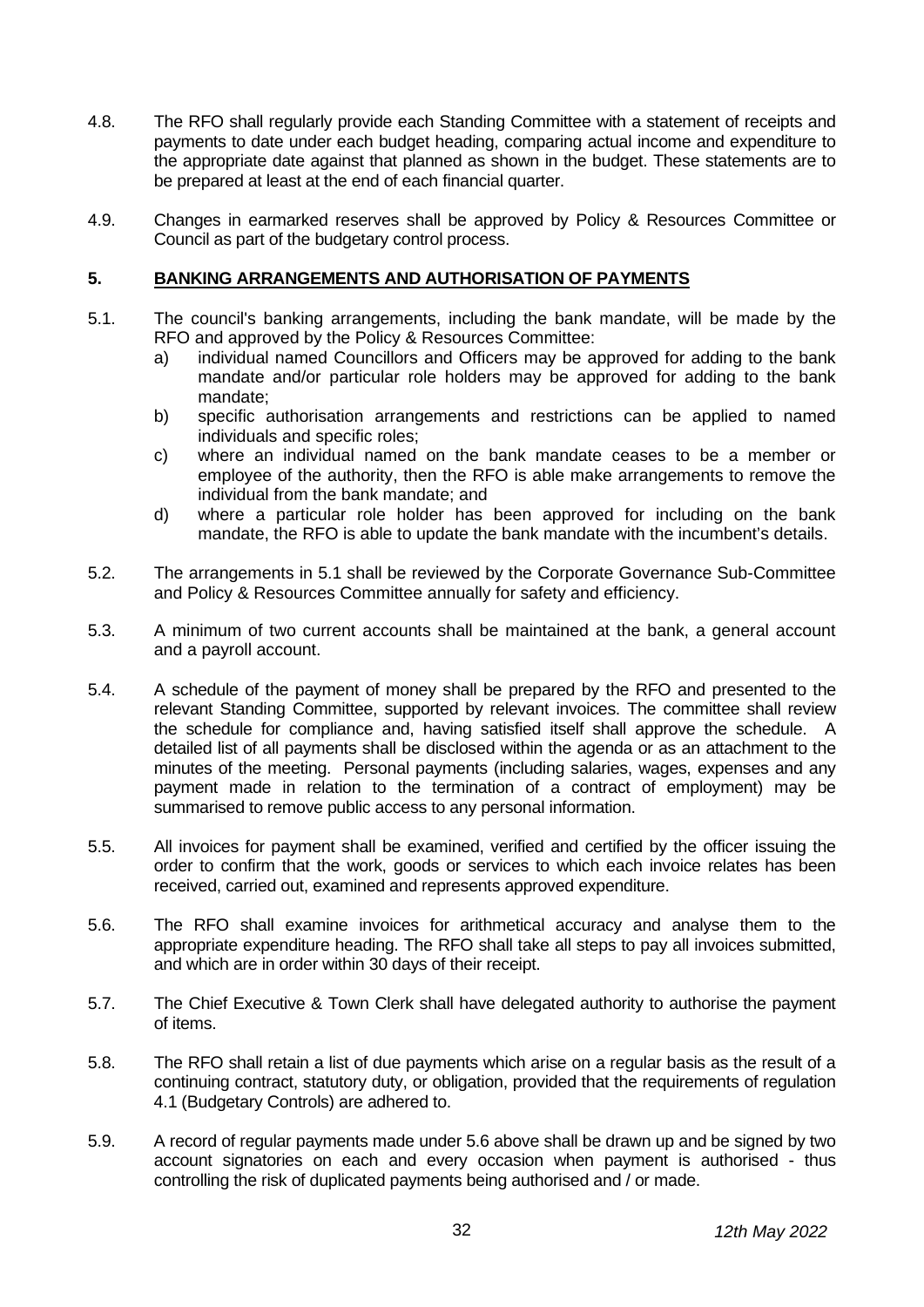- 5.10. In respect of grants a duly authorised committee shall approve expenditure within any limits set by Council and in accordance with any approved policy statement.
- 5.11. Members are subject to the Code of Conduct that has been adopted by the council and shall comply with the Code and Standing Orders when a decision to authorise or instruct payment is made in respect of a matter in which they have a disclosable pecuniary or other interest, unless a dispensation has been granted.
- 5.12. The council will aim to rotate the duties of members in these Regulations so that onerous duties are shared out as evenly as possible over time.
- 5.13. Any changes in the recorded details of suppliers, such as bank account records, shall be approved by the Chief Executive & Town Clerk.

#### <span id="page-6-0"></span>**6. INSTRUCTIONS FOR THE MAKING OF PAYMENTS**

- 6.1. The council will make safe and efficient arrangements for the making of its payments.
- 6.2. Following authorisation under Financial Regulation 5 above, the Chief Executive & Town Clerk or RFO shall give instruction that a payment shall be made.
- 6.3. All payments shall be effected by cheque or other instructions to the council's bankers, or otherwise.
- 6.4. Cheques or orders for payment drawn on the bank account in accordance with the schedule as presented shall be signed by two members of the council or one member of the council and the Chief Executive & Town Clerk. The Chief Executive & Town Clerk shall not sign a cheque or order for payment where he/she issued the order for the work. A bank signatory, having a connection by virtue of family or business relationships with the beneficiary of a payment, should not, under normal circumstances, be a signatory to the payment in question.
- 6.5. To indicate agreement of the details shown on the cheque or order for payment, the signatories shall each also initial the invoice or similar documentation.
- 6.6. Payment for certain items may be made by variable direct debit provided that the instructions are signed by two account signatories and any payments are reported to the relevant Standing Committee as made. The approval of the use of a variable direct debit shall be renewed by resolution of the relevant Standing Committee at least every two years.
- 6.7. Payment for certain items may be made by banker's standing order provided that the instructions are signed, or otherwise evidenced by two account signatories are retained and any payments are reported to the relevant Standing Committee as made. The approval of the use of a banker's standing order shall be renewed by resolution of the relevant Standing Committee at least every two years.
- 6.8. Payment for certain items may be made by BACS or CHAPS methods provided that the instructions for each payment are signed, or otherwise evidenced, by two authorised bank signatories, are retained and any payments are reported to the relevant Standing Committee as made. The approval of the use of BACS or CHAPS shall be renewed by resolution of the relevant Standing Committee at least every two years.
- 6.9. Payment for certain items may be made by internet banking transfer provided evidence is retained showing which authorised bank signatories approved the payment.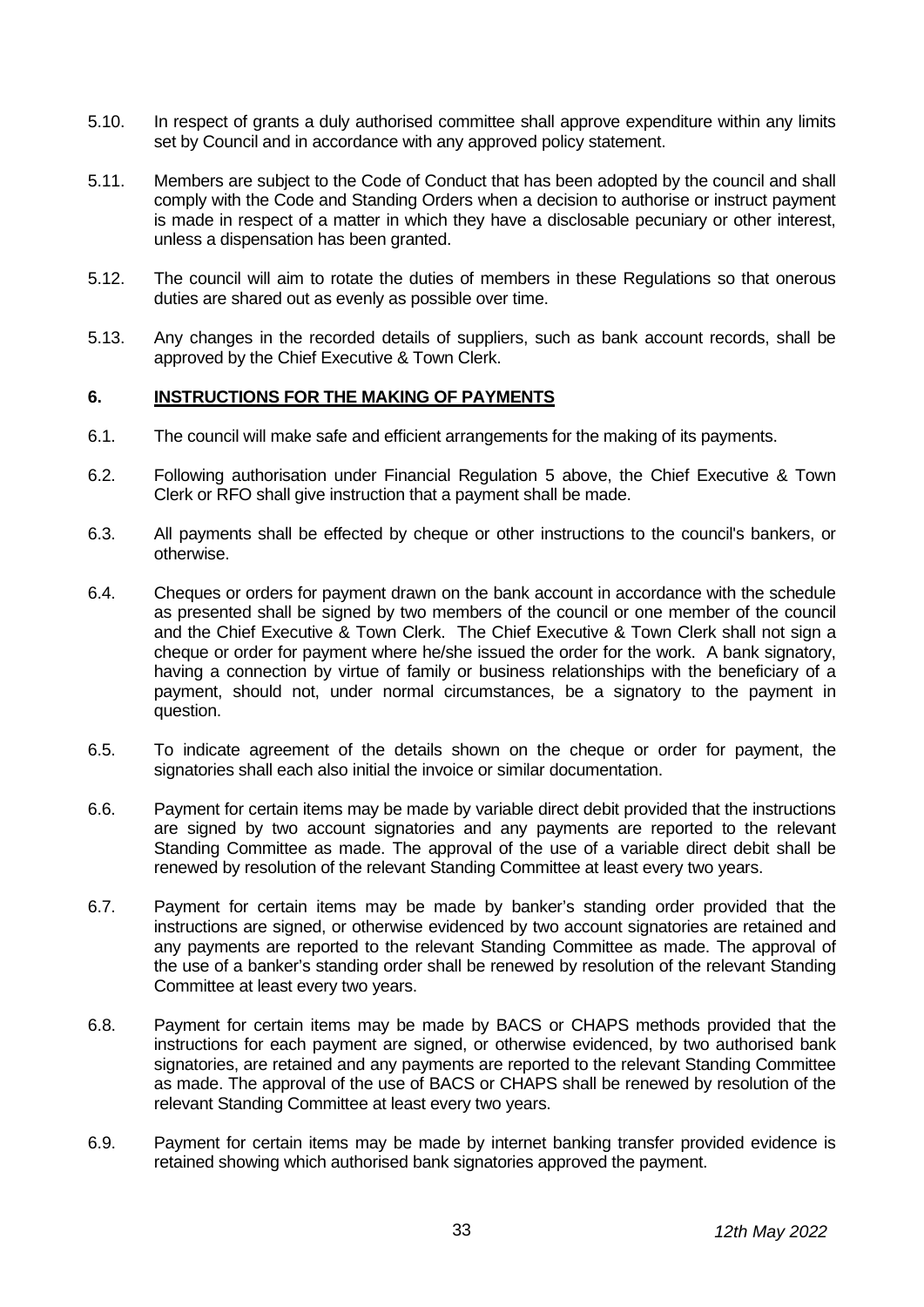- 6.10. Where a computer requires use of a personal identification number (PIN) or other password(s), for access to the council's records on that computer, the Responsible Financial Officer and at least one other officer will be given their own PIN and Passwords.
- 6.11. No employee shall disclose any PIN or password, relevant to the working of the council or its bank accounts, to any person not authorised in writing by the Responsible Financial Officer.
- 6.12. Regular back-up copies of the records on any computer shall be made and shall be stored securely away from the computer in question, and preferably off site.
- 6.13. The council, its employees and any members using computers for the council's financial business, shall ensure that anti-virus, anti-spyware and firewall software with automatic updates, together with a high level of security, is used.
- 6.14. Where internet banking arrangements are made with any bank, the Responsible Financial Officer shall be appointed as the Service Administrator. The bank mandate approved by the Policy & Resources Committee shall identify a number of account signatories who will be authorised to approve transactions on those accounts. The bank mandate will state clearly the amounts of payments that can be instructed by the use of the Service Administrator alone, or by the Service Administrator with a stated number of approvals.
- 6.15. Access to any internet banking accounts will be directly to the access page, and not through a search engine or e-mail link. Remembered or saved passwords facilities must not be used on any computer used for council banking work. Breach of this Regulation will be treated as a very serious matter under these regulations.
- 6.16. Changes to account details for suppliers, which are used for internet banking may only be changed on written hard copy notification by the supplier and supported by hard copy authority for change signed by the Responsible Financial Officer or nominated delegate. A programme of regular checks of standing data with suppliers will be followed.
- 6.17. Any Debit Card issued for use will be specifically restricted to the Officer to which it has been issued and will also be restricted to a single transaction maximum value of £1,000 unless authorised by the Policy & Resources Committee in writing before any order is placed.
- 6.18. A pre-paid debit card may be issued to employees with varying limits. These limits will be set by the Policy & Resources Committee. Transactions and purchases made will be reported to the Responsible Financial Officer and authority for topping-up shall be at the discretion of the Responsible Financial Officer.
- 6.19. Any corporate credit card or trade card account opened by the council will be specifically restricted to the Officer to which it has been issued and will also be restricted to a single transaction maximum value of £1,000 unless authorised by the Policy & Resources Committee in writing before any order is placed and shall be subject to automatic payment in full at each month-end. Personal credit or debit cards of members or staff shall not be used under any circumstances.
- 6.20. The RFO may provide petty cash to officers for the purpose of defraying operational and other expenses. Vouchers for payments made shall be forwarded to the RFO with a claim for reimbursement.
	- a) The RFO shall maintain a petty cash float of £250 for the purpose of defraying operational and other expenses. Vouchers for payments made from petty cash shall be kept to substantiate the payment.
	- b) Income received must not be paid into the petty cash float but must be separately banked, as provided elsewhere in these regulations.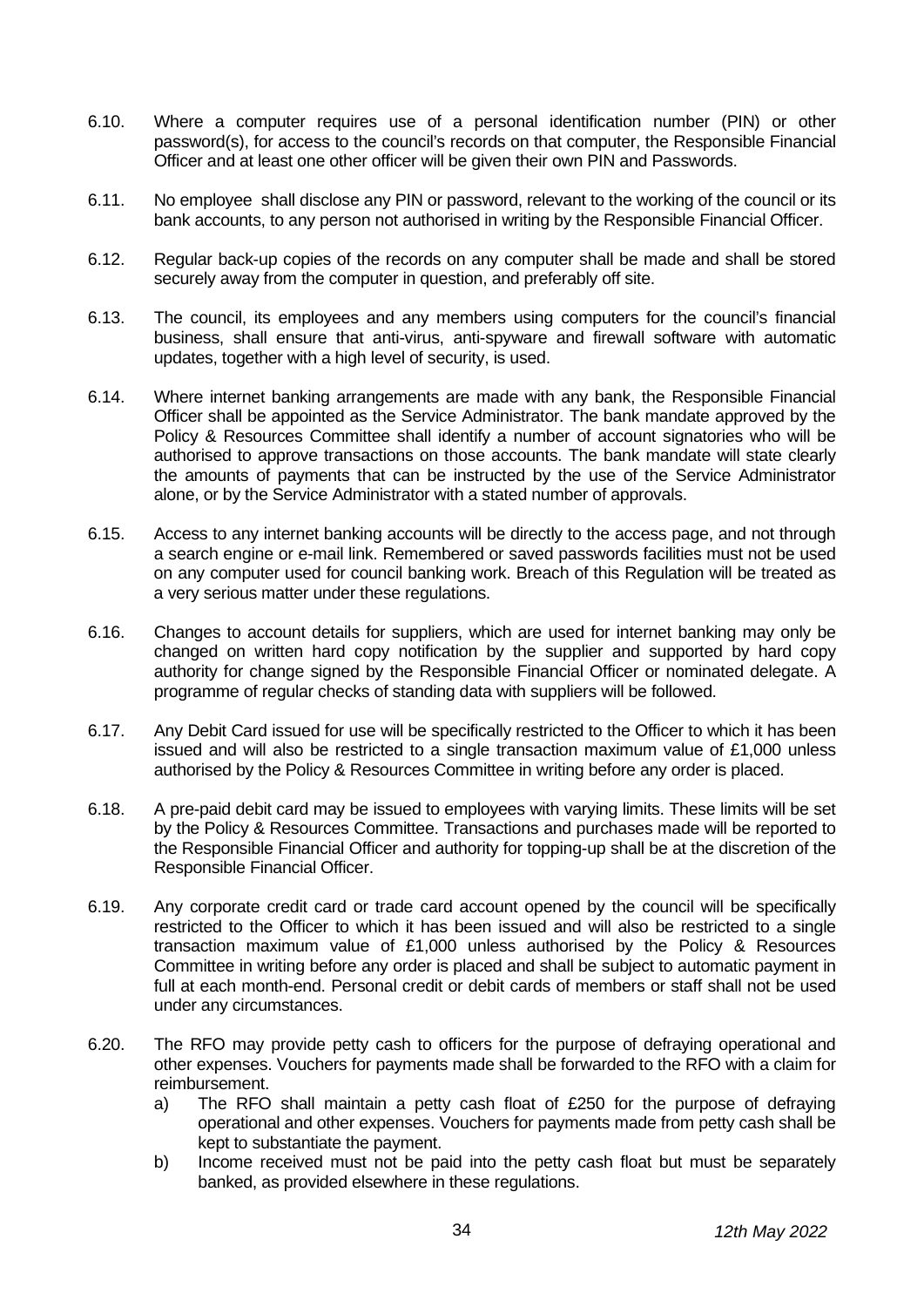- c) Payments to maintain the petty cash float shall be shown separately on the schedule of payments presented to council under 5.2 above.
- 6.21. In the event that it is not possible for the Responsible Financial Officer to maintain a petty cash float of £250 for the purpose of defraying operational and other expenses (6.20) or as an alternative; payment of such expenses may be reimbursed by BACS as follows, including any outstanding claims:
	- a) the claimant will provide the Responsible Manager with a signed form for authorisation (which includes submission electronically), stating details of their bank, branch, sort code, account number and name; no payment will be made to a bank account which is not in the name of the claimant;
	- b) advance approval should be sought from the Responsible Manager;
	- c) the claim will be made by completing and signing the Petty Cash voucher along with submission of the receipt (including any VAT details);
	- d) vouchers for payments made shall be forwarded to the Responsible Financial Officer / Deputy Responsible Financial Officer with a claim for reimbursement and recorded on a log to ensure overview of the number and frequency of payments;
	- e) the log will detail the claimant, date of claim, nature/purpose of claim and the amount;
	- f) the claim will be input onto the Financial System as normal expenditure, the payee being "Incidental Expense Payments" followed by the employee payroll number, and will require approval by two account signatories;
	- g) reimbursement of the claim will then be paid by BACS from the general operating account;
	- h) the expenditure will be reported on the list of payments submitted to Standing Committees to ensure overview over a period of time.

#### <span id="page-8-0"></span>**7. PAYMENT OF SALARIES**

- 7.1. As an employer, the council shall make arrangements to meet fully the statutory requirements placed on all employers by PAYE and National Insurance legislation. The payment of all salaries, member allowances and employee and member expenses shall be made by the RFO from the payroll account in accordance with payroll records and the rules of PAYE and National Insurance, Council and National Joint Council policies currently operating, and salary rates shall be as agreed by Policy & Resources Committee or Council, as appropriate.
- 7.2. Payment of salaries and payment of deductions from salary such as may be required to be made for tax, national insurance and pension contributions, or similar statutory or discretionary deductions must be made in accordance with the payroll records and on the appropriate dates stipulated in employment contracts.
- 7.3. The payroll account shall not be overdrawn at the bank. Transfers to fund it shall be made from the Council's general account, signed by at least two members of the Council who are bank signatories, and shall be shown separately on the Schedule of the payment of money presented to the relevant Standing Committee (under 5.2 above).
- 7.4. No changes shall be made to any employee's pay scale, emoluments, or terms and conditions of employment without the prior consent of the Policy & Resources Committee or Council, as appropriate.
- 7.5. Each and every payment to employees of net salary and to the appropriate creditor of the statutory and discretionary deductions shall be recorded as a confidential record, which is not open to inspection or review (under the Freedom of Information Act 2000 or otherwise) other than:
	- a) by any councillor who can demonstrate a need to know;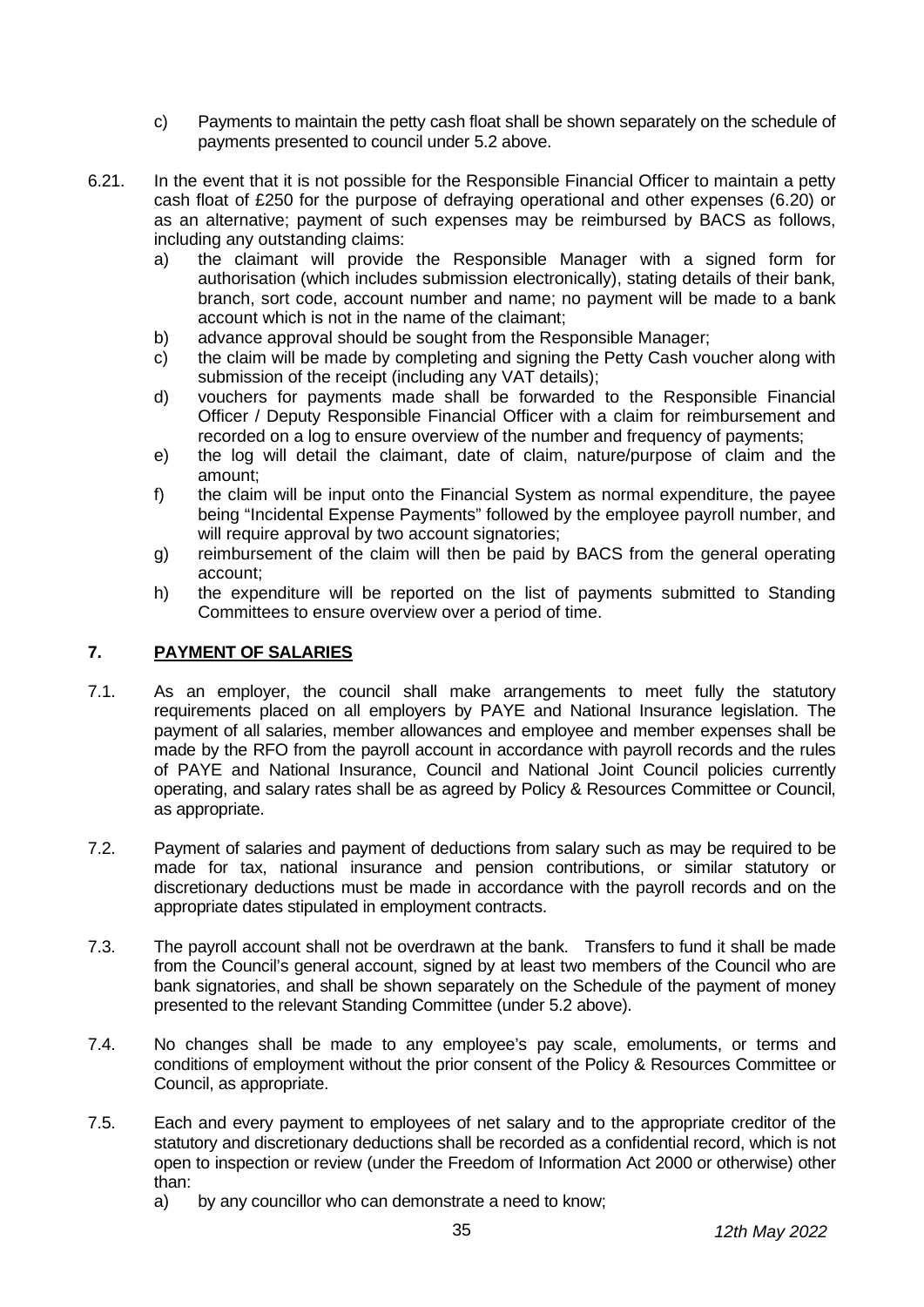- b) by the internal auditor;
- c) by the external auditor; or
- d) by any person authorised under Audit Commission Act 1998, or any superseding legislation.
- 7.6. An effective system of personal performance management should be maintained for officers.
- 7.7. Any termination payments shall be supported by a clear business case, including contractual and employment law implications and any implications for the employer pension contributions, and reported to and authorised by the Employing Committee or Council, as appropriate.

#### <span id="page-9-0"></span>**8. LOANS AND INVESTMENTS**

- 8.1. All borrowings shall be effected in the name of the council, after obtaining any necessary borrowing approval. Any application for borrowing approval shall be approved by Full Council as to terms and purpose.
- 8.2. Any financial arrangement which does not require formal borrowing approval from the Secretary of State (such as Hire Purchase or Leasing of tangible assets) shall be subject to approval by the Policy & Resources Committee. In each case a report in writing shall be provided in respect of value for money for the proposed transaction.
- 8.3. All loans and investments shall be negotiated in the name of the council and shall be for a set period in accordance with council policy.
- 8.4. The council shall consider the need for an Investment Strategy and Policy which, if drawn up, shall be in accordance with relevant regulations, proper practices and guidance. Any Strategy and Policy shall be reviewed by the council at least annually.
- 8.5. All investments of money under the control of the council shall be in the name of the council.
- 8.6. All investment certificates and other documents relating thereto shall be retained in the custody of the RFO.
- 8.7. Payments in respect of short term or long term investments, including transfers between bank accounts held in the same bank, or branch, shall be made in accordance with Regulation 5 (Authorisation of payments) and Regulation 6 (Instructions for payments).

#### <span id="page-9-1"></span>**9. INCOME**

- 9.1. The collection of all sums due to the council shall be the responsibility of and under the supervision of the RFO.
- 9.2. Particulars of all charges to be made for work done, services rendered or goods supplied shall be agreed annually by the Council, notified to the RFO and the RFO shall be responsible for the collection of all accounts due to the council.
- 9.3. The Policy and Resources Committee will review all fees and charges at least annually, following a report of the Chief Executive & Town Clerk and will report to Full Council for approval.
- 9.4. Any sums found to be irrecoverable and any bad debts shall be reported to the Policy & Resources Committee and shall be written off in the year.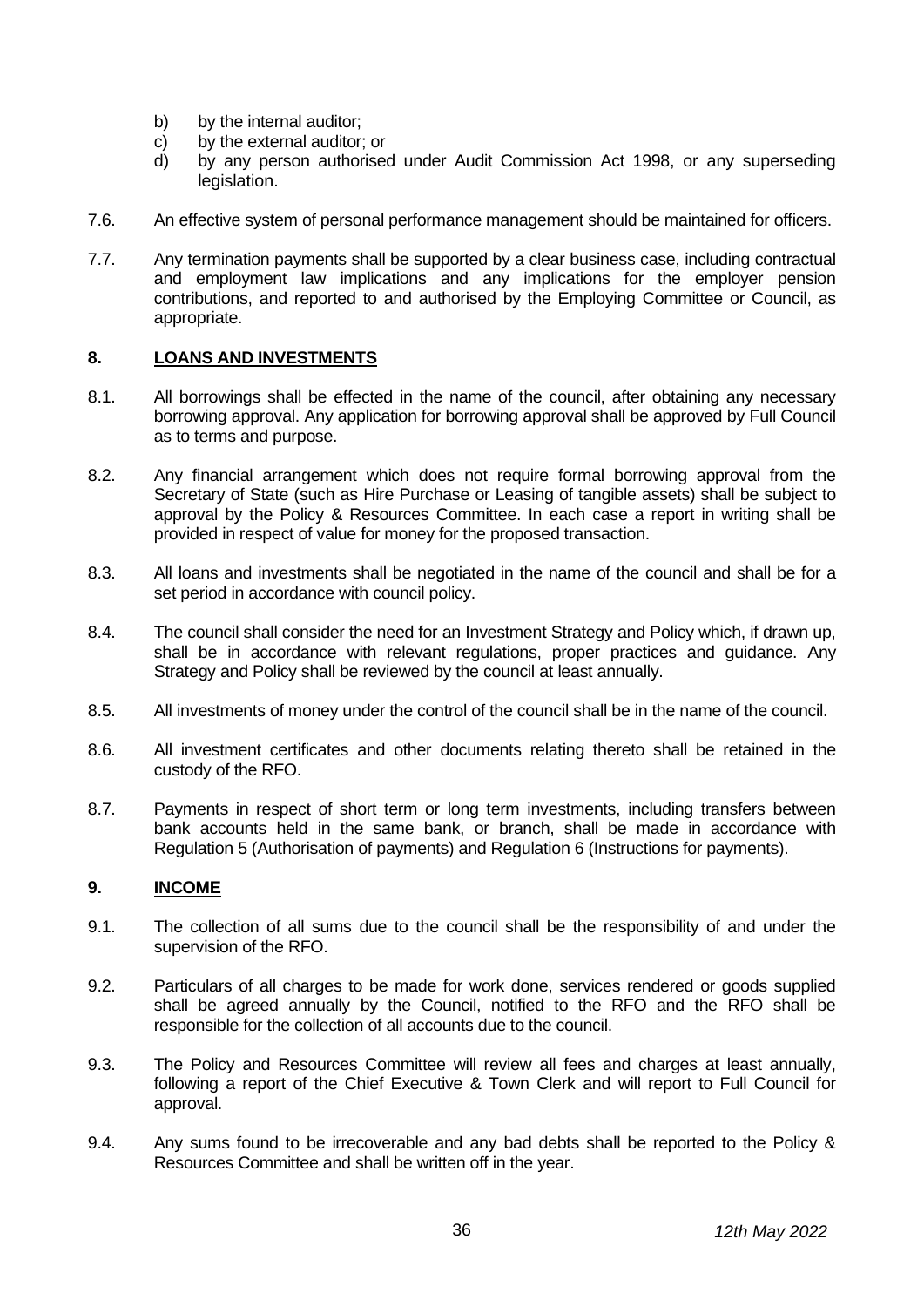- 9.5. All sums received on behalf of the council shall either be paid to the RFO for banking or be banked by the officer collecting the money as directed by the RFO. In all cases, all receipts shall be deposited with the council's bankers with such frequency as the RFO considers necessary.
- 9.6. The origin of each receipt shall be entered on the paying-in slip.
- 9.7. Personal cheques shall not be cashed out of money held on behalf of the council.
- 9.8. The RFO shall promptly complete any VAT Return that is required. Any repayment claim due in accordance with VAT Act 1994 section 33 shall be made at least annually coinciding with the financial year end.
- 9.9. Where any significant sums of cash are regularly received by the council, the RFO shall take such steps as are agreed by the council to ensure that more than one person is present when the cash is counted in the first instance, that there is a reconciliation to some form of control such as ticket issues, and that appropriate care is taken in the security and safety of individuals banking such cash.

#### <span id="page-10-0"></span>**10. ORDERS FOR WORK, GOODS AND SERVICES**

- 10.1. An official order or letter shall be issued for all work, goods and services unless a formal contract is to be prepared or an official order would be inappropriate (e.g. Petty Cash purchases). Copies of orders shall be retained.
- 10.2. An Order will only be issued following receipt of a signed requisition request, which must be counter signed by another officer who has been authorised to do so by the RFO.
- 10.3. All members and officers are responsible for obtaining value for money at all times. An officer issuing an official order shall ensure as far as reasonable and practicable that the best available terms are obtained in respect of each transaction, usually by obtaining three or more quotations or estimates from appropriate suppliers, subject to any *de minimis* provisions in Regulation 11.1 below.
- 10.4. The RFO shall verify the lawful nature of any proposed purchase before the issue of any order.

#### <span id="page-10-1"></span>**11. CONTRACTS**

- 11.1. Procedures as to contracts are laid down as follows:
	- a. Every contract whether made by the Council or by a Committee to which the power of making contracts has been delegated shall comply with these Standing Orders, and no exception from any of the following provisions of these Standing Orders shall be made otherwise than by direction of the Council or in an emergency by such a Committee as aforesaid provided that these Standing Orders shall not apply to contracts which relate to items i) to vi) below:
		- i) for the supply of gas, electricity, water, sewerage and telephone services.
		- ii) For specialist services such as are provided by solicitors, accountants, surveyors and planning consultants.
		- iii) For work to be executed or goods or materials to be supplied which consist of repairs to parts for existing machinery or equipment or plant.
		- iv) For work to be executed or goods or materials to be supplied which constitute an extension of an existing contract by the Council.
		- v) for goods or materials proposed to be purchased which are proprietary articles and/or which are sold only at a fixed price.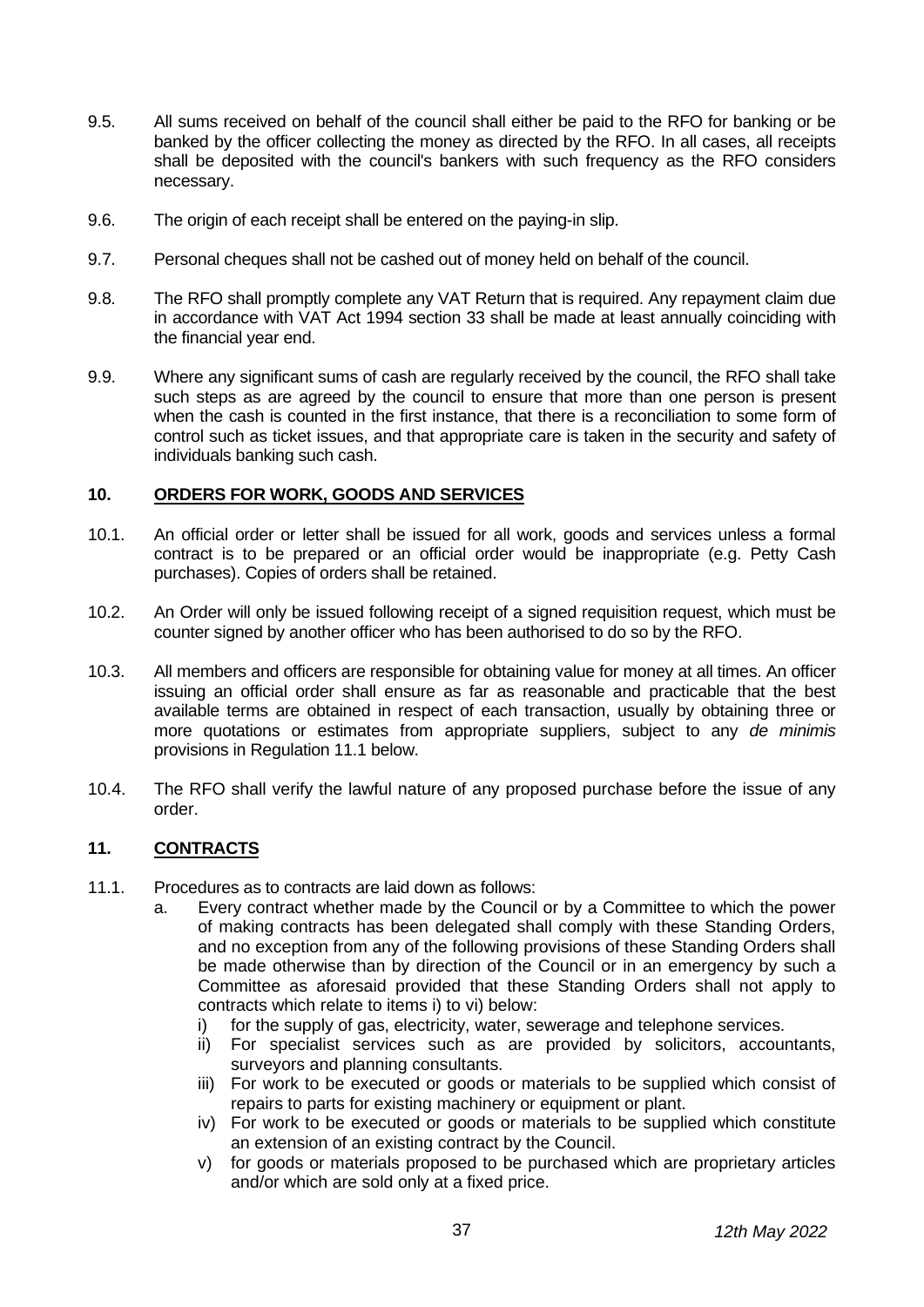- vi) for additional audit work of the external Auditor up to an estimated value of £250 (in excess of this sum the RFO shall act after consultation with the Chairman and Vice Chairman of the Council).
- b. When it is to enter into a contract of less than £25,000 and exceeding £5,000:
	- for the supply of goods or materials or for the execution of works or specialist services other than such goods, materials, works or specialist services as are excepted as set out in paragraph (a) the Chief Executive & Town Clerk shall invite tenders from at least three firms.
	- ii) For expenditure of £5,000 or less in value the Chief Executive & Town Clerk shall have executive power.
- c. Such invitation to tender shall state the general nature of the intended contract and the Chief Executive & Town Clerk shall obtain the necessary technical assistance to prepare a specification in appropriate cases. The invitation shall in addition state that tenders must be addressed to the Chief Executive & Town Clerk.
- d. Where the council intends to procure or award a public supply contract, public service contract or public works contract as defined by The Public Contracts Regulations 2015 ("the Regulations") which is valued at £25,000 or more, the council shall comply with the relevant requirements of the Regulations unless it proposes to use an existing list of approved suppliers (framework agreement) and shall procure on the basis of a formal tender as summarised as follows:
	- i) a public notice of intention to place a contract to be placed on the Contracts Finder Website, on the Council's website and in any other relevant publication;
	- ii) a specification of the goods, materials, services and the execution of works shall be drawn up;
	- iii) tenders are to be returned in a sealed marked envelope, to the Chief Executive & Town Clerk by a stated date and time;
	- iv) tenders submitted are to be opened, after the stated closing date and time, by the Chief Executive & Town Clerk and at least one Member of the Council;
	- v) tenders are then to be assessed and reported to the appropriate meeting of the Council or Committee.
- e. The relevant procurement procedures and other requirements in the Public Contracts Regulations 2015, which include advertising the contract opportunity on the Contracts Finder website and in OJEU, shall be followed in respect of the tendering and award of a public supply contract, public service contract or public works contract which exceed thresholds in the Regulations set by the Public Contracts Directive 2014/24/EU (which is subject to change) and advice should be sought at this level.
- f. A public contract, which exceeds the various thresholds being determined by the European Commission every two years and published in OJEU, in connection with the supply of gas, heat, electricity, drinking water, transport services, or postal services to the public; or the provision of a port or airport; or the exploration for or extraction of gas, oil or solid fuel for a supply, services or design contract; works contract or for a social and other specific services contract; shall comply with the relevant procurement procedures and other requirements in the Utilities Contracts Regulations 2016 and advice should be sought at this level.
- g. When applications are made to waive Standing Orders relating to contracts to enable a tender to be negotiated without competition the reason shall be embodied in a recommendation to the Council.
- h. All sealed tenders shall be opened at the same time on the prescribed date by the Chief Executive & Town Clerk in the presence of at least one member of council.
- i. Any invitation to tender issued under this regulation shall be subject to Standing Orders 6.5, and shall refer to the terms of the Bribery Act 2010.
- j. The Council or a Committee is not bound to accept the lowest tender, estimate or quote. Any tender notice shall contain a reference to the Standing Orders 7.1 & 7.2 regarding improper activity. The awarding of the contract will be publicised.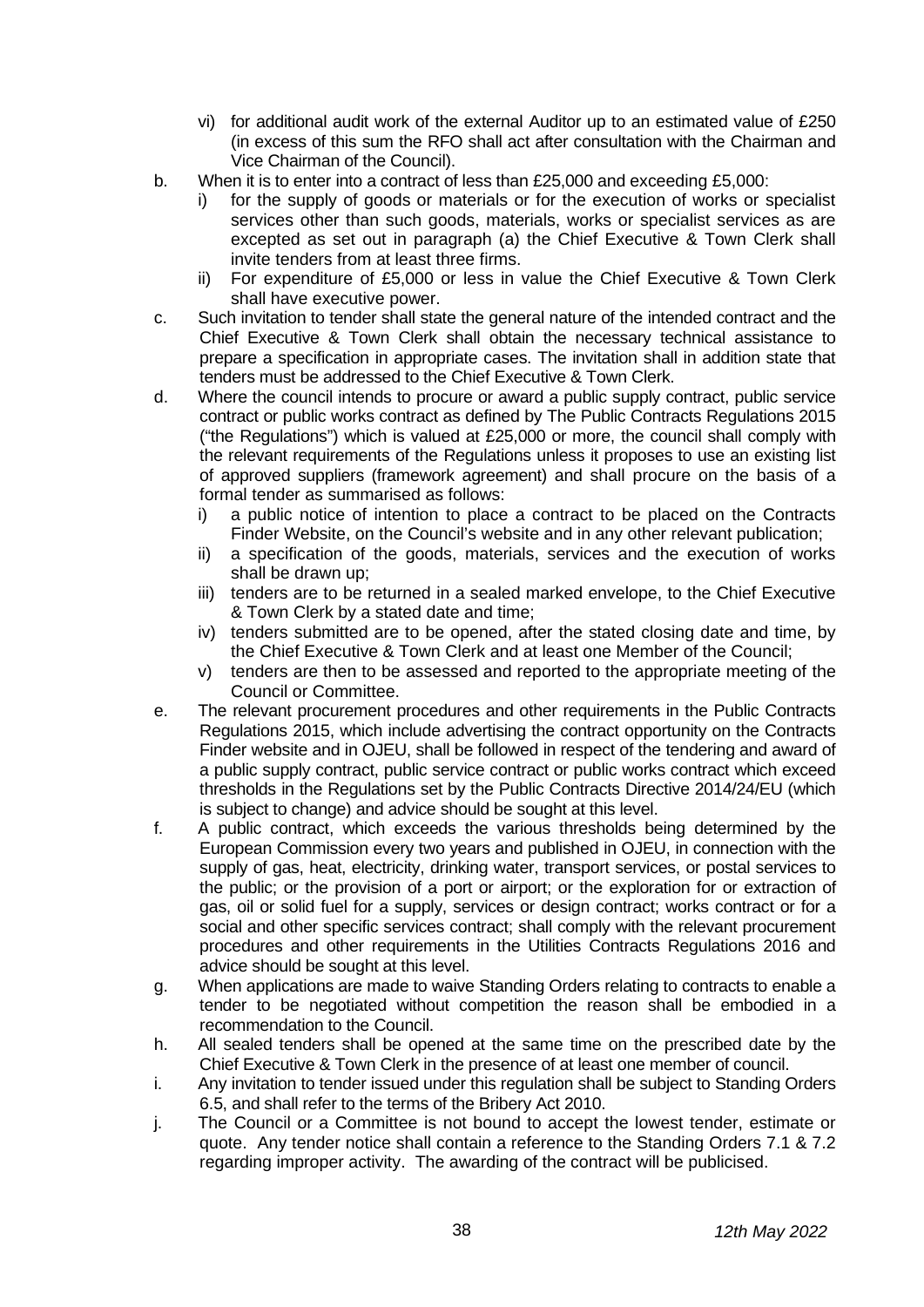#### <span id="page-12-0"></span>**12. PAYMENTS UNDER CONTRACTS FOR BUILDING OR OTHER CONSTRUCTION WORKS (PUBLIC WORKS CONTRACTS)**

- 12.1. Payments on account of the contract sum shall be made within the time specified in the contract by the RFO upon authorised certificates of the architect or other consultants engaged to supervise the contract (subject to any percentage withholding as may be agreed in the particular contract).
- 12.2. Where contracts provide for payment by instalments the RFO shall maintain a record of all such payments. In any case where it is estimated that the total cost of work carried out under a contract, excluding agreed variations, will exceed the contract sum of 5% or more a report shall be submitted to the relevant Standing Committee.
- 12.3. Any variation to a contract or addition to or omission from a contract must be approved by the RFO to the contractor in writing, the relevant Standing Committee being informed where the final cost is likely to exceed the financial provision.

#### <span id="page-12-1"></span>**13. STORES AND EQUIPMENT**

- 13.1. The officer in charge of each section shall be responsible for the care and custody of stores and equipment in that section.
- 13.2. Delivery notes shall be obtained in respect of all goods received into store or otherwise delivered and goods must be checked as to order and quality at the time delivery is made.
- 13.3. Stocks shall be kept at the minimum levels consistent with operational requirements.

#### <span id="page-12-2"></span>**14. ASSETS, PROPERTIES AND ESTATES**

- 14.1. The Chief Executive & Town Clerk shall make appropriate arrangements for the custody of all title deeds and Land Registry Certificates of properties held by the council. The RFO shall ensure a record is maintained of all properties held by the council, recording the location, extent, plan, reference, purchase details, nature of the interest, tenancies granted, rents payable and purpose for which held in accordance with Accounts and Audit Regulations.
- 14.2. No tangible moveable property shall be sold, leased or otherwise disposed of, without the authority of the relevant standing committee, together with any other consents required by law, save where the estimated value of any one item of tangible movable property does not exceed £1,000.
- 14.3. No real property (interests in land) shall be sold, leased or otherwise disposed of without the authority of the relevant Standing Committee, together with any other consents required by law. In each case a report in writing shall be provided to the relevant Standing Committee in respect of valuation and surveyed condition of the property (including matters such as planning permissions and covenants) together with a proper business case (including an adequate level of consultation with the electorate).
- 14.4. No real property (interests in land) shall be purchased or acquired without the authority of the relevant Standing Committee. In each case a report in writing shall be provided to the relevant Standing Committee in respect of valuation and surveyed condition of the property (including matters such as planning permissions and covenants) together with a proper business case (including an adequate level of consultation with the electorate).
- 14.5. The RFO shall ensure that an appropriate and accurate Register of Assets and Investments is kept up to date. The continued existence of tangible assets shown in the Register shall be verified at least annually.